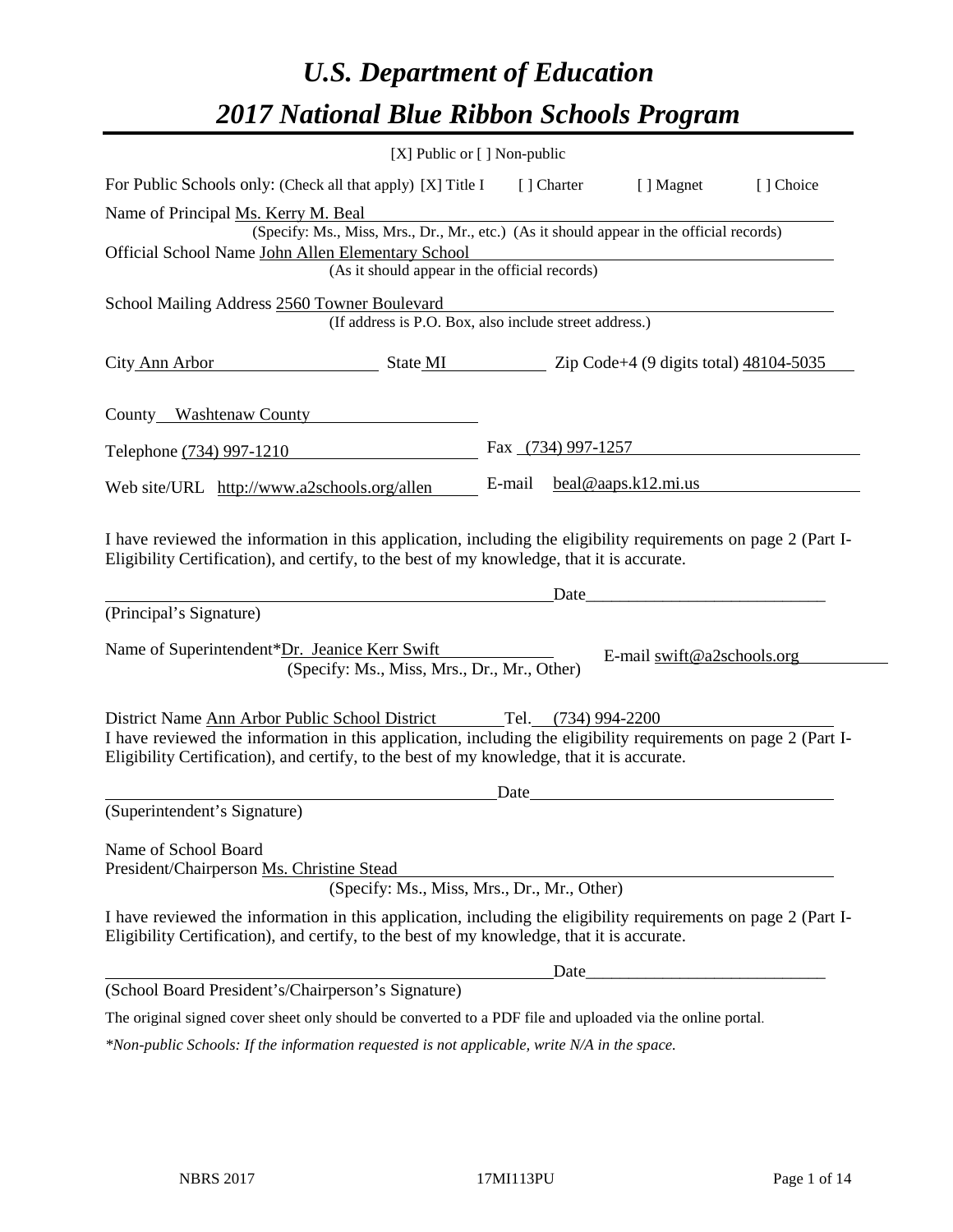The signatures on the first page of this application (cover page) certify that each of the statements below, concerning the school's eligibility and compliance with U.S. Department of Education and National Blue Ribbon Schools requirements, are true and correct.

- 1. The school configuration includes one or more of grades K-12. (Schools on the same campus with one principal, even a K-12 school, must apply as an entire school.)
- 2. All nominated public schools must meet the state's performance targets in reading (or English language arts) and mathematics and other academic indicators (i.e., attendance rate and graduation rate), for the all students group and all subgroups, including having participation rates of at least 95 percent using the most recent accountability results available for nomination.
- 3. To meet final eligibility, all nominated public schools must be certified by states prior to September 2017 in order to meet all eligibility requirements. Any status appeals must be resolved at least two weeks before the awards ceremony for the school to receive the award.
- 4. If the school includes grades 7 or higher, the school must have foreign language as a part of its curriculum.
- 5. The school has been in existence for five full years, that is, from at least September 2011 and each tested grade must have been part of the school for the past three years.
- 6. The nominated school has not received the National Blue Ribbon Schools award in the past five years: 2012, 2013, 2014, 2015, or 2016.
- 7. The nominated school has no history of testing irregularities, nor have charges of irregularities been brought against the school at the time of nomination. The U.S. Department of Education reserves the right to disqualify a school's application and/or rescind a school's award if irregularities are later discovered and proven by the state.
- 8. The nominated school has not been identified by the state as "persistently dangerous" within the last two years.
- 9. The nominated school or district is not refusing Office of Civil Rights (OCR) access to information necessary to investigate a civil rights complaint or to conduct a district-wide compliance review.
- 10. The OCR has not issued a violation letter of findings to the school district concluding that the nominated school or the district as a whole has violated one or more of the civil rights statutes. A violation letter of findings will not be considered outstanding if OCR has accepted a corrective action plan from the district to remedy the violation.
- 11. The U.S. Department of Justice does not have a pending suit alleging that the nominated school or the school district as a whole has violated one or more of the civil rights statutes or the Constitution's equal protection clause.
- 12. There are no findings of violations of the Individuals with Disabilities Education Act in a U.S. Department of Education monitoring report that apply to the school or school district in question; or if there are such findings, the state or district has corrected, or agreed to correct, the findings.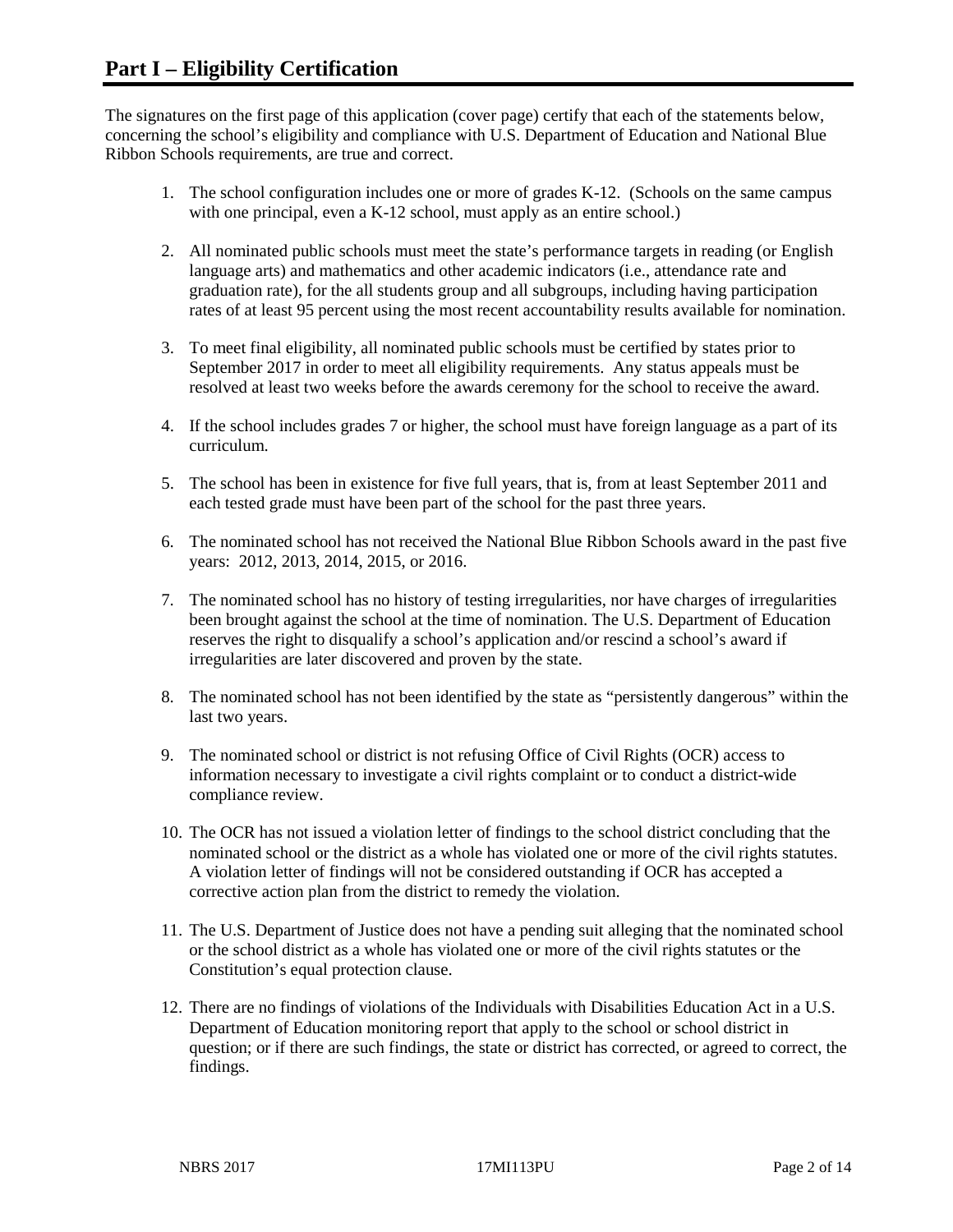#### **Data should be provided for the most recent school year (2016-2017) unless otherwise stated.**

## **DISTRICT**

1. Number of schools in the district  $\frac{22}{2}$  Elementary schools (includes K-8) (per district designation): 5 Middle/Junior high schools 5 High schools 0 K-12 schools

32 TOTAL

**SCHOOL** (To be completed by all schools)

2. Category that best describes the area where the school is located:

[] Urban or large central city [X] Suburban with characteristics typical of an urban area

[ ] Suburban

- [ ] Small city or town in a rural area
- [ ] Rural
- 3. Number of students as of October 1, 2016 enrolled at each grade level or its equivalent in applying school:

| Grade                           | # of         | # of Females | <b>Grade Total</b> |
|---------------------------------|--------------|--------------|--------------------|
|                                 | <b>Males</b> |              |                    |
| <b>PreK</b>                     | 9            | 5            | 14                 |
| $\mathbf K$                     | 47           | 47           | 94                 |
| 1                               | 39           | 32           | 71                 |
| $\boldsymbol{2}$                | 33           | 23           | 56                 |
| 3                               | 34           | 32           | 66                 |
| 4                               | 30           | 31           | 61                 |
| 5                               | 36           | 31           | 67                 |
| 6                               | 0            | 0            | 0                  |
| 7                               | 0            | 0            | 0                  |
| 8                               | 0            | 0            | 0                  |
| 9                               | 0            | 0            | 0                  |
| 10                              | 0            | 0            | 0                  |
| 11                              | 0            | 0            | $\mathbf{\Omega}$  |
| 12 or higher                    | 0            | 0            | 0                  |
| <b>Total</b><br><b>Students</b> | 228          | 201          | 429                |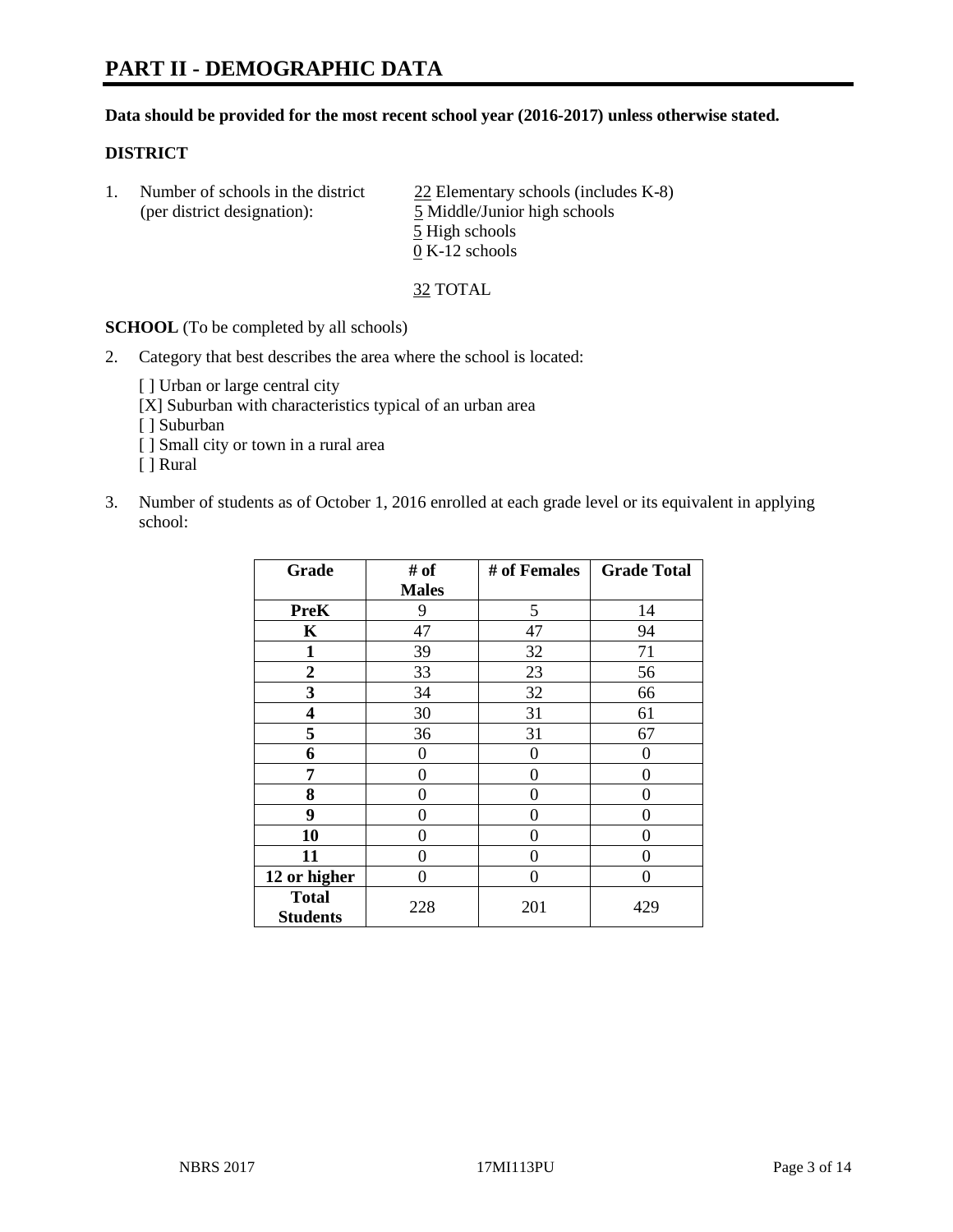the school: 9 % Asian

4. Racial/ethnic composition of  $\qquad \qquad \underline{0}$  % American Indian or Alaska Native 18 % Black or African American 9 % Hispanic or Latino 0 % Native Hawaiian or Other Pacific Islander 52 % White 12 % Two or more races **100 % Total**

(Only these seven standard categories should be used to report the racial/ethnic composition of your school. The Final Guidance on Maintaining, Collecting, and Reporting Racial and Ethnic Data to the U.S. Department of Education published in the October 19, 2007 *Federal Register* provides definitions for each of the seven categories.)

5. Student turnover, or mobility rate, during the 2015 – 2016 school year: 9%

This rate should be calculated using the grid below. The answer to (6) is the mobility rate.

| <b>Steps For Determining Mobility Rate</b>         | Answer |  |
|----------------------------------------------------|--------|--|
| (1) Number of students who transferred to          |        |  |
| the school after October 1, 2015 until the         | 23     |  |
| end of the 2015-2016 school year                   |        |  |
| (2) Number of students who transferred             |        |  |
| <i>from</i> the school after October 1, 2015 until | 11     |  |
| the end of the 2015-2016 school year               |        |  |
| (3) Total of all transferred students [sum of      | 34     |  |
| rows $(1)$ and $(2)$ ]                             |        |  |
| (4) Total number of students in the school as      | 388    |  |
| of October 1, 2015                                 |        |  |
| $(5)$ Total transferred students in row $(3)$      | 0.088  |  |
| divided by total students in row (4)               |        |  |
| $(6)$ Amount in row $(5)$ multiplied by 100        | q      |  |

6. English Language Learners (ELL) in the school:  $18\%$ 

72 Total number ELL

Specify each non-English language represented in the school (separate languages by commas): Albaninan, Amharic, Arabic, Athapascan, Bengali, Bulgarian, Chinese, French, Hiligaynon, Korean, Kurdish, Mandingo, Portuguese, Somali, Spanish, Tamil, Tagalog, Thai, Ukranian, Urdu, Vietnamese, Yoruba

- 7. Students eligible for free/reduced-priced meals: 36 % Total number students who qualify: 143
- 8. Students receiving special education services: 10 %

42 Total number of students served

Indicate below the number of students with disabilities according to conditions designated in the Individuals with Disabilities Education Act. Do not add additional conditions. It is possible that students may be classified in more than one condition.

| 8 Autism                | $\underline{0}$ Orthopedic Impairment   |
|-------------------------|-----------------------------------------|
| 0 Deafness              | 5 Other Health Impaired                 |
| 0 Deaf-Blindness        | 3 Specific Learning Disability          |
| 0 Emotional Disturbance | 18 Speech or Language Impairment        |
| 1 Hearing Impairment    | 1 Traumatic Brain Injury                |
| 0 Mental Retardation    | 4 Visual Impairment Including Blindness |
| 0 Multiple Disabilities | 0 Developmentally Delayed               |
|                         |                                         |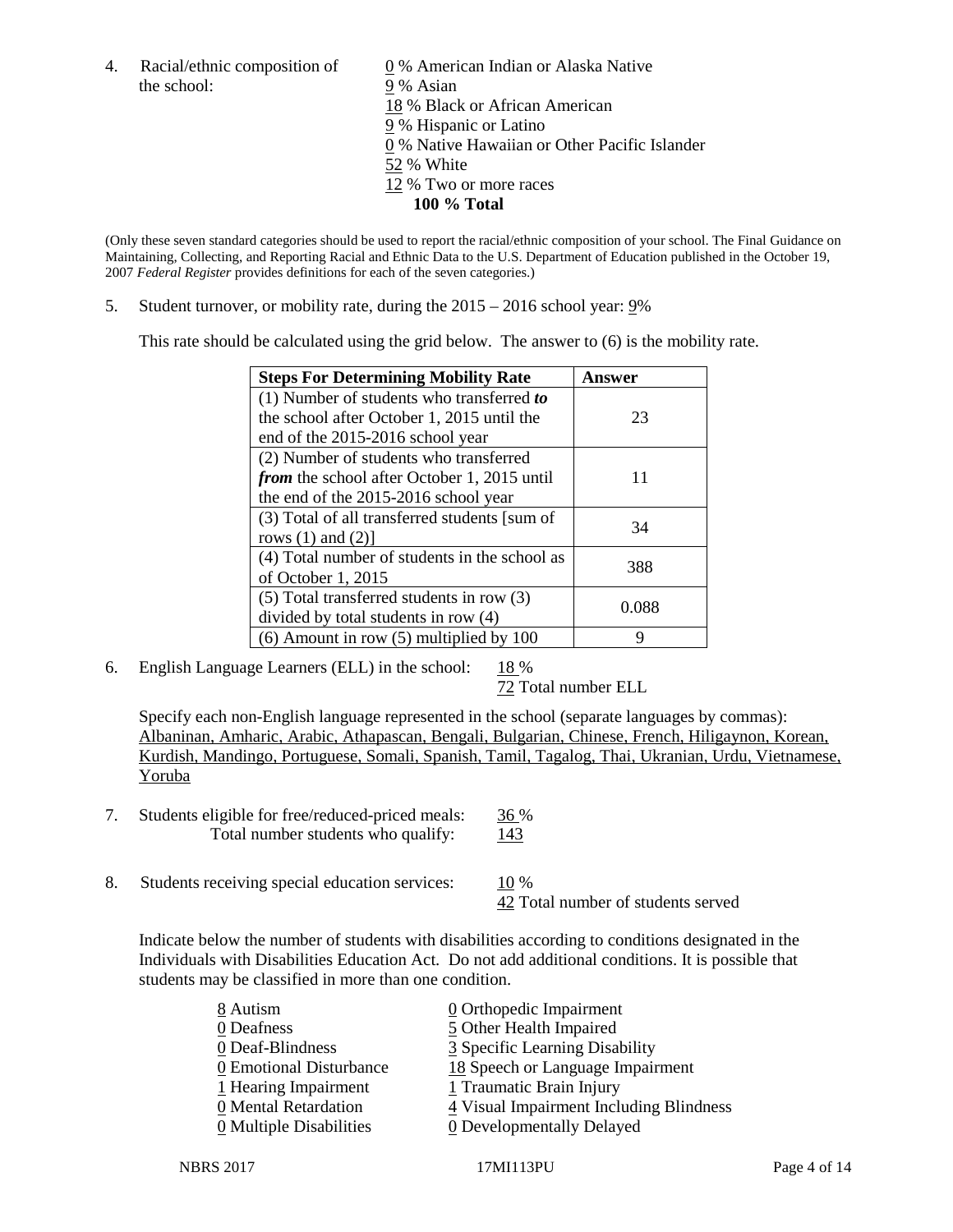- 9. Number of years the principal has been in her/his position at this school: 3
- 10. Use Full-Time Equivalents (FTEs), rounded to nearest whole numeral, to indicate the number of school staff in each of the categories below:

|                                        | <b>Number of Staff</b> |
|----------------------------------------|------------------------|
| Administrators                         |                        |
| Classroom teachers including those     |                        |
| teaching high school specialty         | 19                     |
| subjects                               |                        |
| Resource teachers/specialists/coaches  |                        |
| e.g., reading, math, science, special  | 8                      |
| education, enrichment, technology,     |                        |
| art, music, physical education, etc.   |                        |
| Paraprofessionals under the            |                        |
| supervision of a licensed professional | 8                      |
| supporting single, group, or classroom |                        |
| students.                              |                        |
| Student support personnel              |                        |
| e.g., guidance counselors, behavior    |                        |
| interventionists, mental/physical      |                        |
| health service providers,              | $\mathfrak{D}$         |
| psychologists, family engagement       |                        |
| liaisons, career/college attainment    |                        |
| coaches, etc.                          |                        |

- 11. Average student-classroom teacher ratio, that is, the number of students in the school divided by the FTE of classroom teachers, e.g., 22:1 23:1
- 12. Show daily student attendance rates. Only high schools need to supply yearly graduation rates.

| <b>Required Information</b> | 2015-2016 | 2014-2015 | 2013-2014 | 2012-2013 |     |
|-----------------------------|-----------|-----------|-----------|-----------|-----|
| Daily student attendance    | 96%       | 96%       | 00%       | 96%       | 96% |
| High school graduation rate | 0%        | 0%        | 0%        | 9%        | 0%  |

#### 13. **For high schools only, that is, schools ending in grade 12 or higher.**

Show percentages to indicate the post-secondary status of students who graduated in Spring 2016.

| <b>Post-Secondary Status</b>                  |    |
|-----------------------------------------------|----|
| Graduating class size                         |    |
| Enrolled in a 4-year college or university    | 0% |
| Enrolled in a community college               | 0% |
| Enrolled in career/technical training program | 0% |
| Found employment                              | 0% |
| Joined the military or other public service   | 0% |
| )ther                                         |    |

14. Indicate whether your school has previously received a National Blue Ribbon Schools award. Yes No X

If yes, select the year in which your school received the award.

15. In a couple of sentences, provide the school's mission or vision statement.

Allen School strives to engage all stakeholders with innovation, collaboration and success in learning. Data are embedded in our goals. We foster safe, valued relationships.

16. **For public schools only**, if the school is a magnet, charter, or choice school, explain how students are chosen to attend.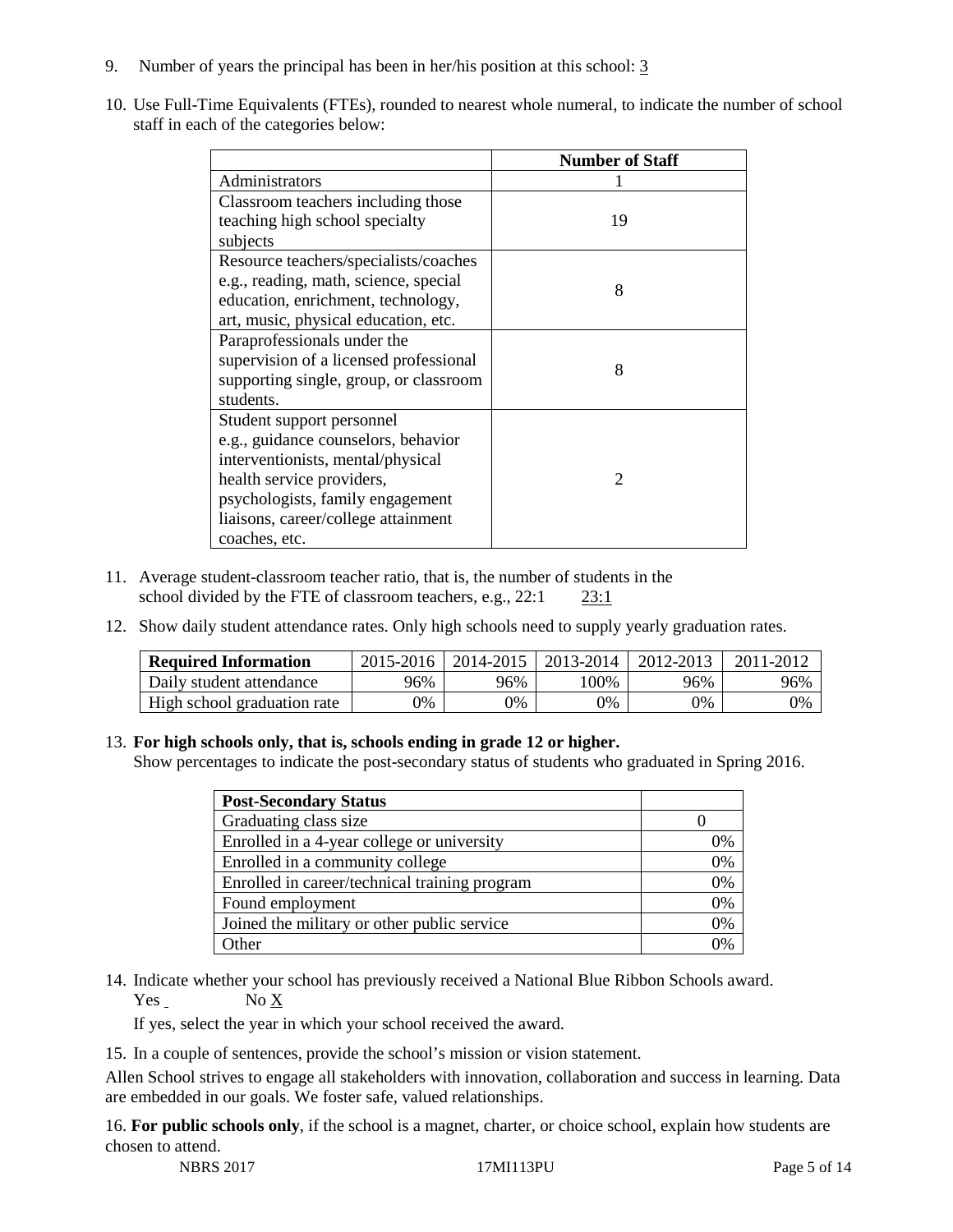# **PART III – SUMMARY**

John Allen Elementary School began in 1961 as part of the Ann Arbor Public Schools district. Our school is named after one of the founders of the city of Ann Arbor, and has a long history of being a desired neighborhood school. We serve the students who live in our immediate neighborhoods, and we also have students who come from other residential areas within the school district boundaries.

The diversity of our school community is what makes us strong. We have a large number of ELL students, and over 22 languages are spoken in the homes of our families. The entrance of our school is a beautiful representation of our various heritages, with over 60 flags for different countries on display. Our school culture is ever evolving, and is truly a culture that includes everyone. We have created our own ways to celebrate within our school, using the Positive Behavior Interventions and Supports (PBIS) concept. Through PBIS, we have put in place Classroom Celebrations and School-wide Celebrations. We also have music programs throughout the school year, and Parent Council sponsored traditions such as our two book fairs, our student created tile walls of art, our Multi Cultural Night, and our end of year Country Fair. Parent Council also funds our enriching field trips for our students each year. Other ways that make us diverse is our socio-economic makeup. We have students from a variety of socio-economic backgrounds. We also have a large population of students who have been identified for extra supports for learning, such as Title 1 supports, Reading Intervention supports, and Special Education supports. Finally, we have an annual school theme that drives all that we are doing, and keeps us connected with each other throughout the school year, and we have an annual Field Day for our students.

In 2011, the school celebrated its 50-year anniversary. During those first 50 years, several additions were made to the original building, taking us to the  $65,000+$  square feet that we use to serve our students. In August of 2016, approximately two weeks before the first day of school, our school experienced a drastic flood event caused by an old pipe that had been capped and had originally been in place for fire hydrant. That flood impacted the structure enough to keep us from using the building for over 7 months. To keep our school community intact, our district rented an unused middle school in a neighboring school district. Our home building was assessed, restored, and enhanced (while maintaining our traditional space) during the 2016-17 school year. As I write this, we are packing up and preparing to move back to the building this week, just before spring break.

During the recent decades of student testing and achievement measures, John Allen has maintained successful student achievement scores, well in line with or above state averages. Despite that success, there were places we needed to hone in on our work, and one of those was with our bottom 30% of students and the achievement gap. In 2012, the school was on the Focus School list for the State of Michigan. Diligent work began to address the learning needs of our focus 30% of students while not losing ground with our top achievement students. In 2015, we were removed from the Focus School list, and in 2017, we were named as a Reward School by the State. In addition to that, we have been honored to received several awards over the past three years. We have been named an Academic Champ School by Bridge Magazine, an A+ School from The Mackinac Center, and in 2016 we were recognized as the UMS (University Musical Society) DTE (DTE Energy Foundation) School of the Year for our work to maintain a robust special area program for our students, including world language (Arabic and Spanish), Physical Education, Art, Media, and Music.

In 2014, our Preschool returned to our building (after being moved out to an all preschool level building). In 2016, we added a Young Fives program and Project Lead the Way for our K-5 students. We are ever growing.

At Allen, we know all of our students, not just those in our classroom. We take care of each other, mentor each other, and support and help where needed. We know that positive and trusting relationships are the key for students to learn, and we strive to ensure that students feel a strong sense of belonging.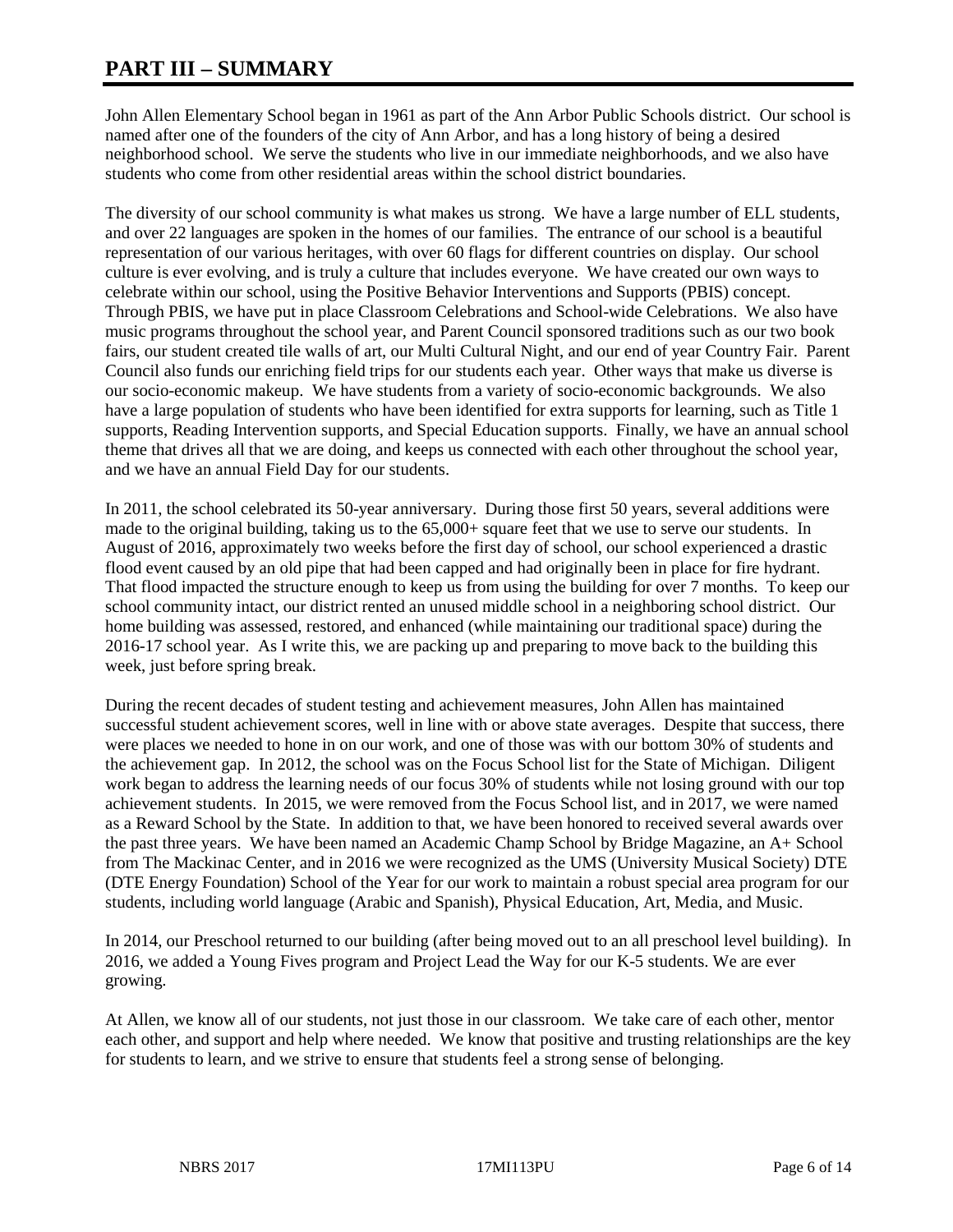# **1. Core Curriculum:**

John Allen Elementary has a core curriculum that is aligned with the Common Core State Standards, chosen by a district team that researches effectiveness, impact, differentiation, home connections, and evidence of growth in learning.

Our math curriculum program is Everyday Mathematics, aligned to the Common Core State Standards (CCSS) and Ann Arbor Public Schools Outcomes. Everyday Mathematics is an evidence-based program targeting applied mathematics to real world situations. Our students work in small and large groups and engage in mathematical metacognition regarding math concepts and student awareness of understanding. Instructional strategies implemented by teachers support student learning across all ability levels. Students gain foundational skills with frequent use and practice of basic math skills, repeated exposure to concepts, and development of problem solving skills in real world situational examples. Extension programs include IXL Math, AAPS A2Virtual Math (for high achieving students), ConnectEd (via Everyday Math), before and after school math programs, Lunch Bunch math program, Extra Math, and other extensions offered by classroom teachers.

For literacy, we use the Fountas and Pinnell Benchmark Assessment System (BAS) and the Level Literacy Intervention (LLI) kits program. Our tools for curriculum delivery are aligned with the CCSS and Ann Arbor Public Schools Outcomes. Fountas and Pinnell BAS and the LLI Kits work in conjunction with each other to identify students with varying needs for reading instruction, target those areas of need, provide explicit instruction for understanding, lessons in language learning and academic vocabulary development, phonics, fluency, writing, all while using materials and content that are motivating and engaging for students. Students build on content and knowledge, as well as skills, as they demonstrate sustained growth. Extension literacy programs include IXL Language Arts, RAZ Kids, Reading A to Z, Starfall, Read Naturally, and more.

One area of pride that serves as an invaluable resource for our students; it is our Book Room. This is a room that we update annually and maintain as one of our greatest assets for having reading materials that are "just right" for reading skill levels, but also appropriate for the age level and interests of the students.

We have a variety of tiered interventions for students with demonstrated areas of need for both math and reading.

Our science curriculum program is Science Companion, which is our core elementary science learning resource. Science Companion is an inquiry-based program that engages students in hands-on science and the process skills used by scientists. The units of study are aligned with Michigan Science Standards that include a life science and an earth science module at each grade level. Project Lead the Way - Launch resources are used to provide units of study in physical science as well as engineering. Science focus areas include Life Science, Earth Science, Physical Science, and Engineering and Design. The Scientific Method and Scientific Inquiry are embedded in student experience.

Three key sources inform the Allen elementary Social Studies program; (1) The Michigan Grade Level Content Expectations (GLCEs), (2) the C3 Framework for College, Career and Civic Life for Social Studies State Standards, and (3) Social Studies Alive!. The Michigan GLCEs define what the state expects students to know and be able to do in Social Studies at the end of each grade level. Social Studies Alive! is the core learning resource used throughout our grade levels. Our programs are used to help students understand their place in the community, state, country and world. Themes include geography, economics, civics, environment, and demographics. Extensions of our social studies learning include student organizations within the school (school PRIDE, Service Squad).

Students at Allen Elementary have these other opportunities in which to learn. Our school Pride team runs community food drives, finds ways to help (such as the Flint water crisis and getting water donated and sent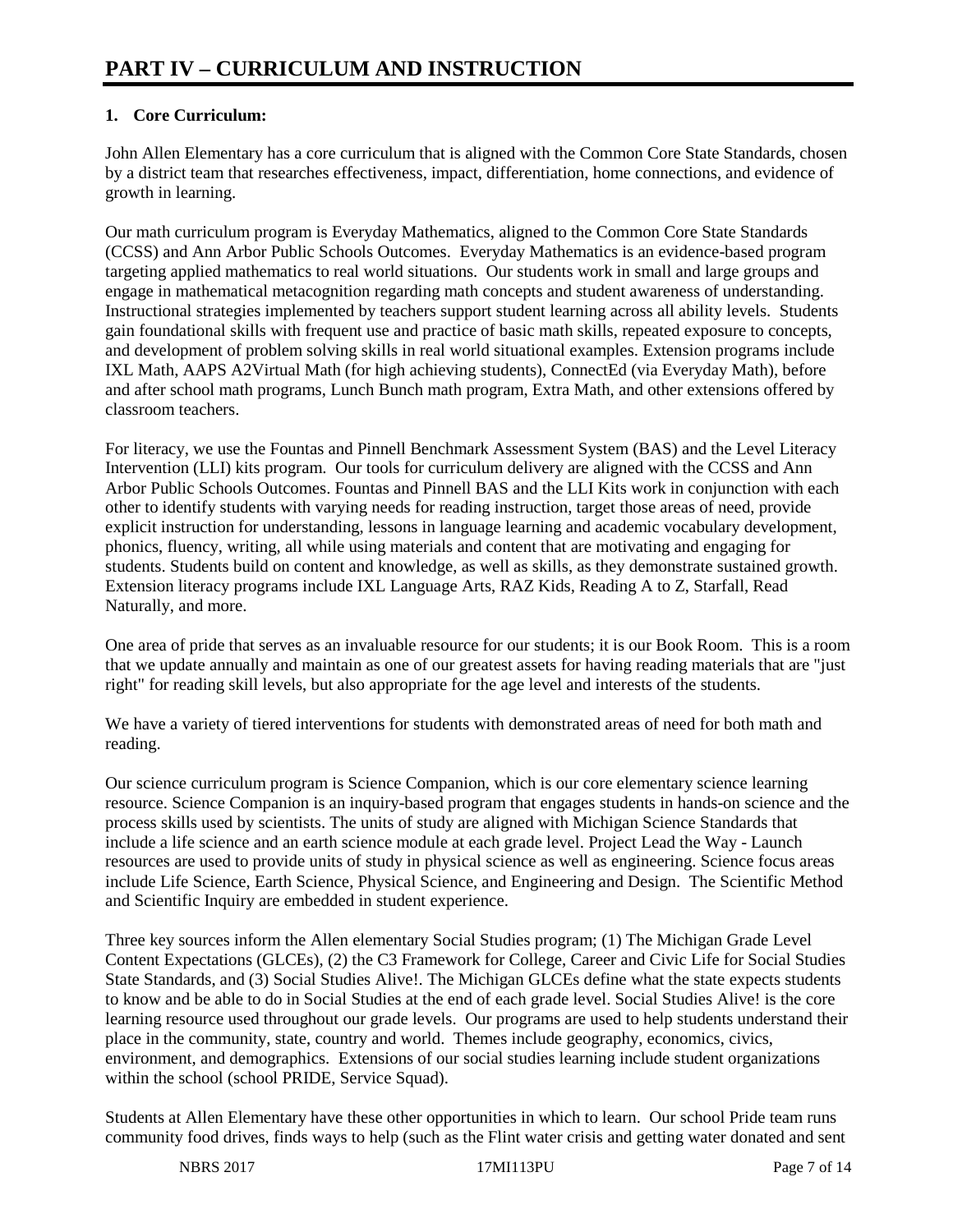to that city), and finding ways to help in our local area as well. We also have students who do "jobs" at the school via our Service Squad (school helpers), students who lead the announcements, a Peers Achieving Lifelong Success (PALS) program for peer to peer support with special needs students, and and after school Coding Club (computer science). Parents and staff enhance opportunities with the Science Olympiad program.

As a school district, we are now also using the online Atlas program, which is helping us to streamline our work and collaborate and share ideas.

With new technology enhancements, our work to embed technology into our instructional and learning practices has been an area of focus and growth. Teachers have been attending conferences for professional growth in using technology in the classroom to enhance practice and we are seeing more and better use of technology in the classroom.

Teachers are leaders among their peers in a variety of ways. Teachers are curriculum leaders who teach their peers about changes and expectations for the curricular subjects, and teachers fill roles such as Lead Teacher, Webmaster, and Bus Liaison, so that they can help and support their colleagues in those roles.

Our robust data team process is one of our biggest areas that aids in our success in student learning. Teachers meet approximately every six to eight weeks to diagnose an area of need based on student achievement. They look for the concerns and issues, address those with planning, and then reconvene to see results and plan for the next big area of need.

## **2. Other Curriculum Areas:**

Beyond the core subject areas, John Allen is proud to share that we have an amazing array of other learning experiences for our students.

In the area of Art, we have a highly qualified and experienced teacher who works with students on being creative and using a vast array of materials to create innovative works of art. This art is displayed in the annual Youth Art Show in Ann Arbor, and is displayed throughout our school. Art is an inclusive class for all students, Preschool-5th grade. Students have Art Class one or more times each week.

For Physical Education, we have a program that strives to hone student skills from where they are currently, and focuses on healthy lifestyles, knowing how to appropriately handle competition (not everyone will win the game), sportsmanship, and it is an inclusive class for all students. The activities are highly engaging and creative. Students learn about rules and how to follow them within a game, and they learn to resolve issues. All Allen students receive Physical Education. Students have Physical Education one or more times each week.

Our World Language program is a draw for many students who come to Allen. We offer both Arabic and Spanish to all of our 3rd, 4th, and 5th grade students. We also collaborate for language experience with our local University of Michigan students, and use the language programming to also teach about the culture with artifacts, music, and examples of items from other countries such as clothing and other textiles. Students in grades three, four, and five have World Language one or more times each week.

In the area of Music, we have an extremely strong program with a veteran teacher. Students learn about music, singing, the science behind, and in, sound and the making of instruments, using instruments (from a variety of cultures), and they learn history relevance of music in the world. Our older students start using recorders in the 4th grade, and our 5th graders have classes in string instruments or band. Music education is for all Allen students, Preschool-5th grade. Students have Music Class one or more times each week.

Our Library/Media Specialist works with our students in our library, using her experience to enhance students' love for books and reading, how to use books for different purposes (reading for pleasure, research), and part of the media experience is to use technology, learning how to use it safely and appropriately, as well as accurately. Students are provided opportunities to explore, share, and engaged with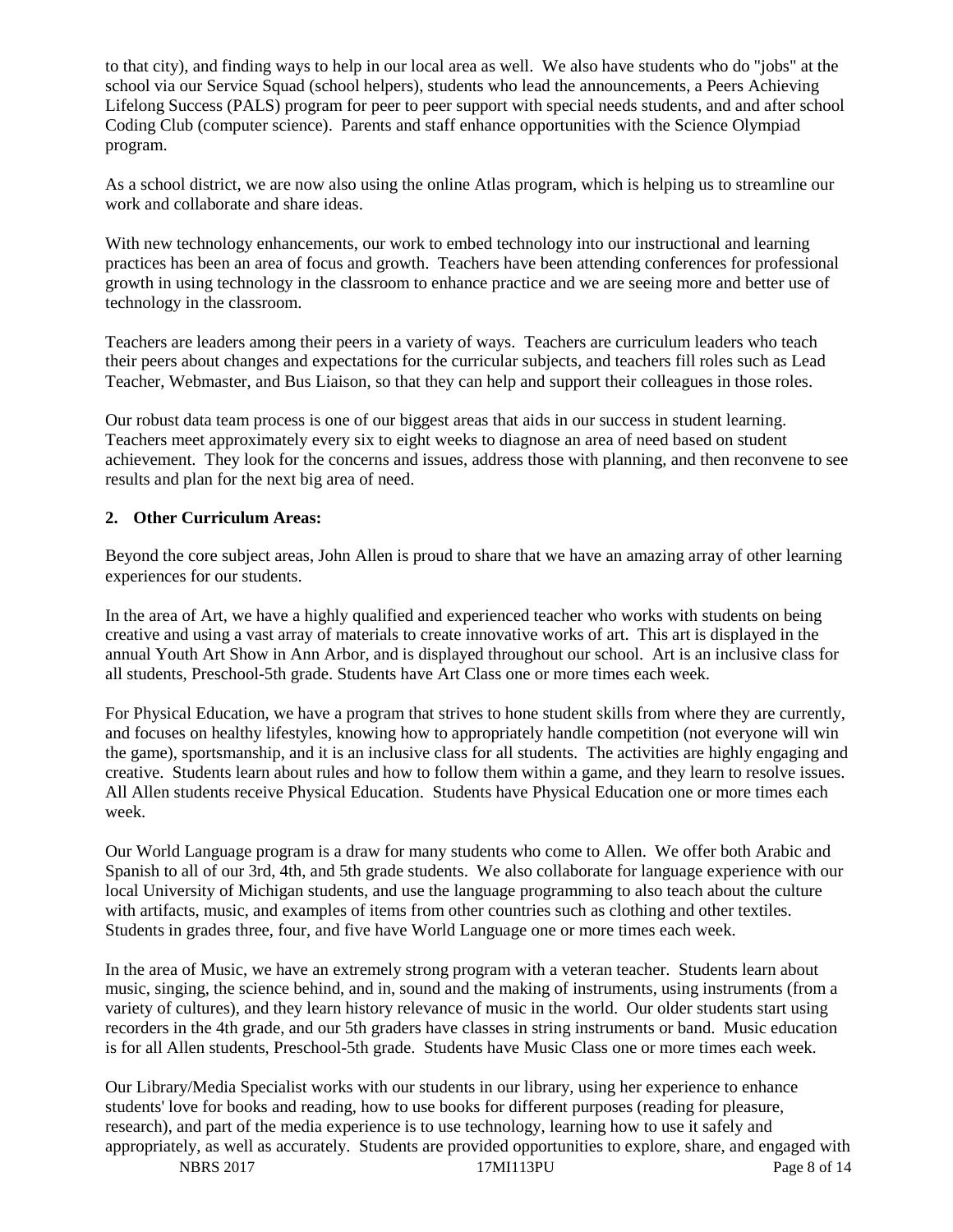text and media that interest them. All Allen students have Library/Media time one or more times each week.

The Special Area Team is the group of teachers listed above, and they collaborate together on their work, but they also collaborate with classroom teachers to align their special curriculum to that which is happening in the classroom.

Finally, this year we also have a Project Lead the Way-Launch (PLTW) teacher who works in classrooms with the general education teachers to teach hands on real life science with our K-5 students. Students are learning about physics, electronics, and they are using materials to build and create, including robotics. Students have PLTW for a multi-week session each year, and the class is co-taught with the classroom teacher and PLTW teacher.

#### **3. Instructional Methods, Interventions, and Assessments:**

Allen staff use a variety of methods to meet the diverse needs of our students. Differentiated teaching occurs regularly in math, reading and writing. A whole group lesson is taught followed by work time that varies based on the student needs. The workshop model is used in the upper grades for reading and writing and centers are used in the primary grades, all of which allow for multiple opportunities for differentiation in Language Arts. Small group or guided math is employed in classrooms based on student needs. Skills may be re-taught, pre-taught, or extended based on the current level of performance teachers have observed.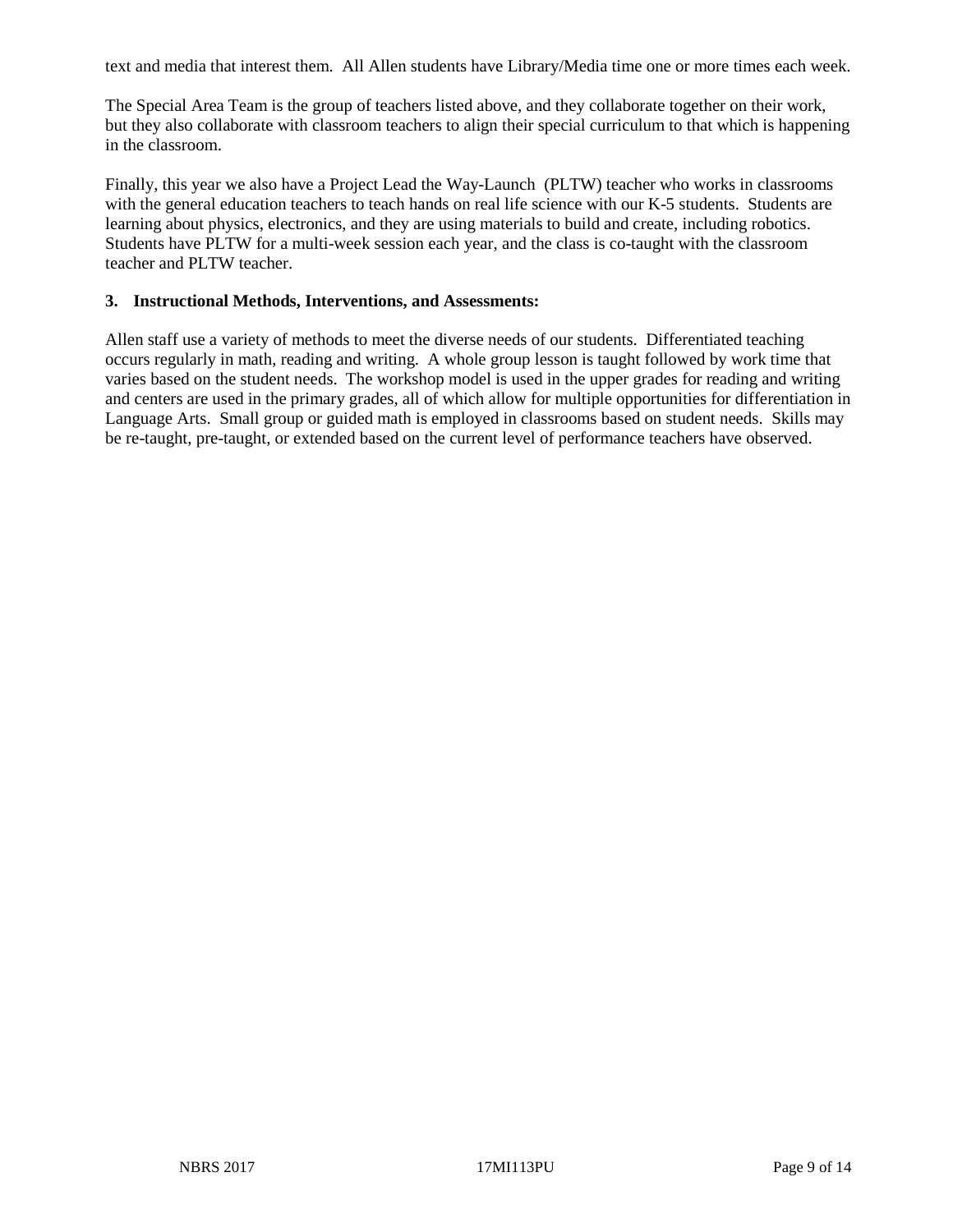helping teachers strengthen their practice as well as deepen the understanding and teaching of tougher concepts in each grade level.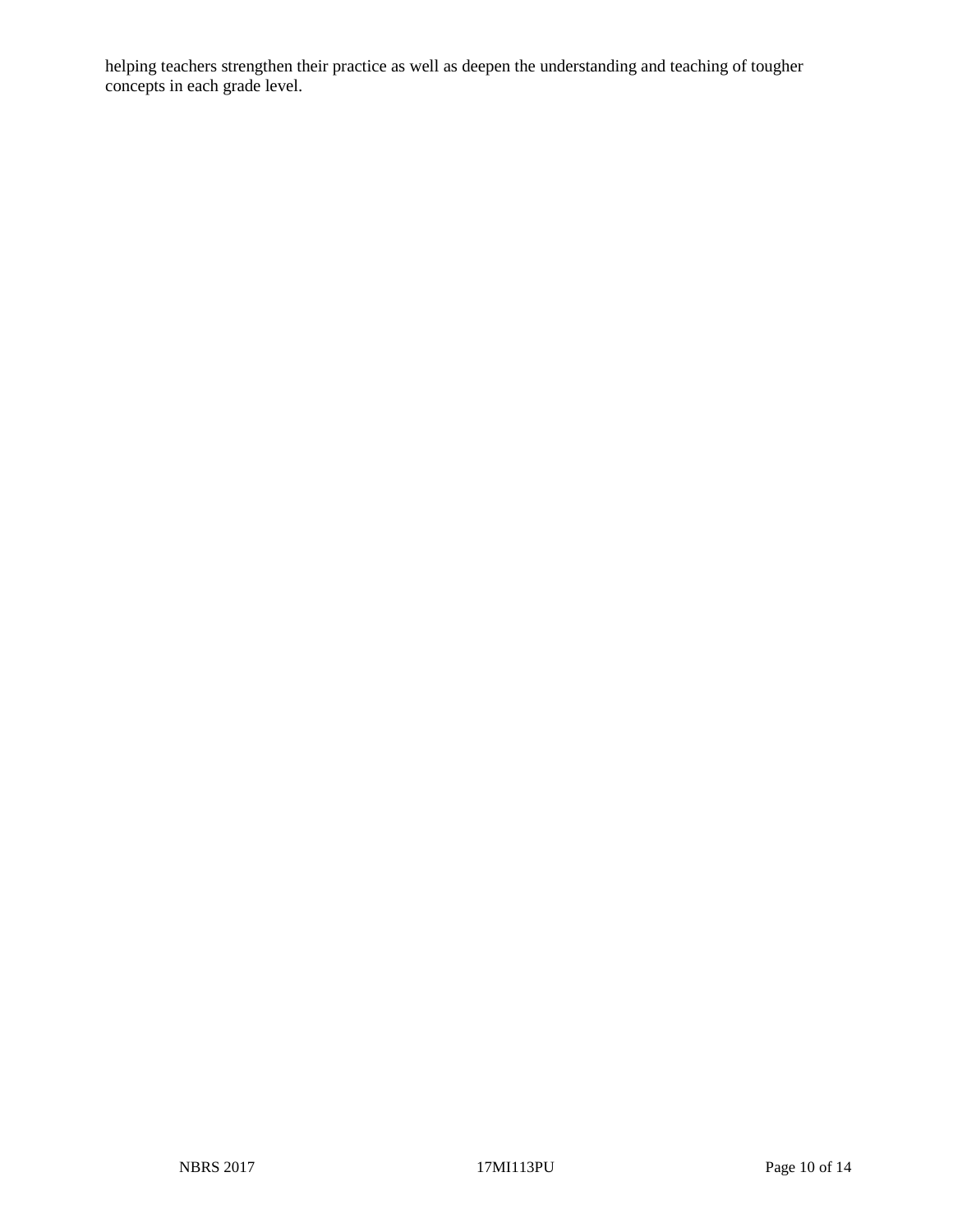# **1. School Climate/Culture:**

John Allen Elementary School works continuously to engage students, and to motivate them to be successful. Initially, we share out our school theme for the year before the first day of school, as a way to engage all stakeholders to be excited to return to school after the summer break. (For example, our school theme for 2015-16 was "I am an Allen Eagle! What is your Super Power?") This give an exciting edge for the first week, and is used in student goal setting and expectations for the school year.

Our teachers are continuously working to improve in student engagement practices and in current best practices, but we all know that our relationship with the student is the critical foundation for a successful year. We spend time before school begins at events like our Meet and Greet night meeting our students and their families and welcoming them to the new school year. We spend the first week and the first few weeks of school getting to know our students and our families and sharing what is expected and coming for the school year regarding curriculum and programs. We are excited about learning and being together, and this shows and carries over to our students and families.

Knowing that a valuable and relevant practice is to have students participate in their learning goals, we create individual student goal setting plans each year, that are reviewed and adjusted with student and teacher participation three times during the school year.

We use our PBIS training to help motivate students and to redirect students when they are making choices that do not meet our behavior expectations. Classroom celebrations are implemented multiple times each school year to celebrate success, and we have three full school celebrations each year called Eagle Extravaganzas. The school-wide event is a carnival like atmosphere where our students get to choose favorite activities and get to move around to different parts of the school, seeing teachers in a new light as face painters, game players, craft makers, and music makers. This is a grand reward for our hard work in academics and behavior.

We mentor students and seek to understand when students are misbehaving. We use those moments as opportunities to teach better choices and ways to manage feelings and emotions, and we give many chances. Our goal is to keep our kids in school and in the classroom as much as possible, and this keeps them in a place of accessing the curriculum, feeling accepted, and knowing that we will always give them a fresh start.

Our teachers feel valued and supported through many opportunities for leadership roles among their peers, for active professional learning communities around school climate, school improvement, equity team, technology decisions, and other school focused teams. They are the foundation of the climate we have created, and they design and implement this as a team. Our teachers also have many opportunities for professional growth with district provided opportunities and conferences around the state and the country. John Allen Elementary School works continuously to engage students, and to motivate them to be successful. Initially, we share out our school theme for the year before the first day of school, as a way to engage all stakeholders to be excited to return to school after the summer break. (For example, our school theme for 2015-16 was "I am an Allen Eagle! What is your Super Power?") This give an exciting edge for the first week, and is used in student goal setting and expectations for the school year.

# **2. Engaging Families and Community:**

Our parents are one of our greatest assets for our students and staff. With a strong Parent Council supporting our school, we have funds for teacher grants, school events, field trips, and support for our initiatives and programs.

Parents are included on our School Improvement Team as well, and we have several who sit on that team. Their input is invaluable for us as we note our progress on our goals and gain insight on areas that we need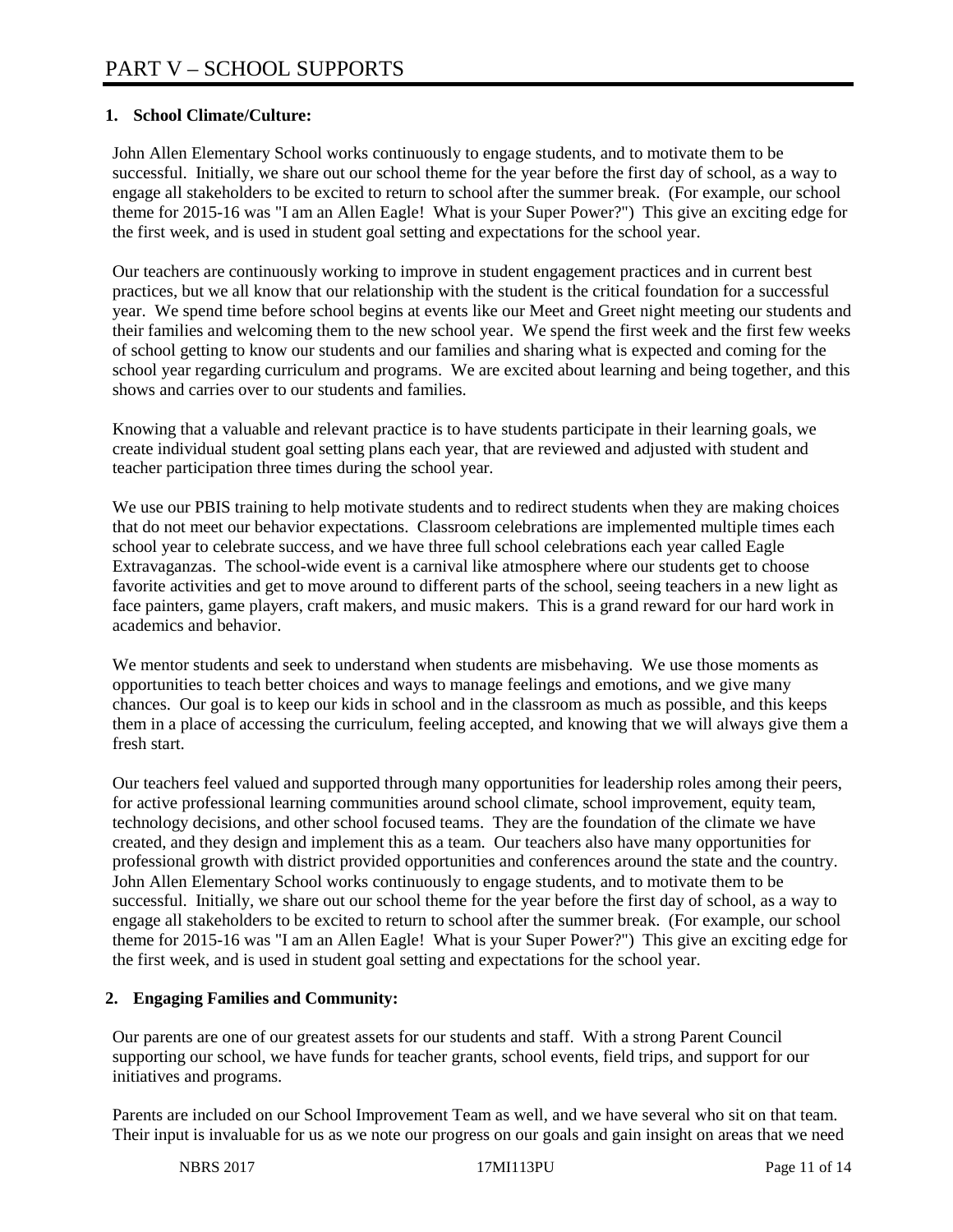to improve on as we look to the upcoming school year.

Parents are included in our daily practices, with strong parent volunteers, room parents, and parents who donate a variety of items to our school for classrooms and events. Our school functions, both during and after school, include parent leaders and helpers in a variety of roles. Parents plan and run both of our school book fairs, our Multi Cultural Night, our Country Fair, and they come in and help to work on cleaning up our campus and sprucing up the building. (This was never more evident than when we experienced our flood and rented a school for several months). Parents have taken initiative to win grants for our outdoor classroom and nature areas, and parents help in our school processes and procedures.

We have annual Parent Teacher conferences each fall, and then continue to keep parents abreast of student achievement thereafter. We utilize an achievement team process to identify specific needs, interventions, and supports for students that includes parent input and decision making.

Being a Title 1 building also offers us an opportunity to reach out to parents, and we do this with Title 1 Parent Meetings and Title 1 Family event nights that focus on curricular areas such as writing, science, and math.

#### **3. Professional Development:**

Our teachers have both District provided and required professional growth and development days during the school year, but they also have monthly Professional Development (PD) hours in lieu of staff meetings. Additionally, teachers are provided opportunities for growth outside of the school day, outside of the school year, and they are offered opportunities to attend relevant conferences.

Our work is aligned with academic standards in that we are constantly examining our plans, programs and connection to the Common Core State Standards. We use the Atlas system to add our plans, key terms, I can statements, and to collaborate and share ideas about the curriculum and programs. It is also used to guide us in the form of a pacing guide. Our district PD days are focused on program implementation to support learning to meet the goals of the Common Core State Standards.

The monthly PD Hours are used to give bursts of ideas of rationale, with staff input and leadership, and to offer opportunities to watch peers teach and implement strategies and lessons.

Our Professional Growth time is also used to focus on the best use of data to determine areas of great success and great need, and to develop strategies and interventions to address those.

Teachers are encouraged to attend conferences related to their field and work. Many of our teachers attend conferences around the state for Music Education, World Language, Physical Education. Technology in Education, Reading, and Math.

#### **4. School Leadership:**

The principal of John Allen Elementary School provides leadership, guidance, and opportunity for all stakeholders. Her philosophy for education to be inclusive, offering access to the curriculum to all students, to work with students to be at school and in class, and to support teachers so they can do their best work, and to support families as needed in the educational process.

The structure of leadership in the school is multifaceted. The principal is the educational leader, but provides administration, support for students in crisis, falls into the role of counselor (as needed), and works with students to problem solve when there are behavior issues. The principal fosters leadership within the staff in a variety of roles. We have a Lead Teacher who supports in ways such as filling in for the principal as and if needed, supporting staff however possible, guiding with instructional coaching, mentoring new staff, and creating and redesigning policies and procedures to maintain current practices and expectations. She also leads our School Improvement Team.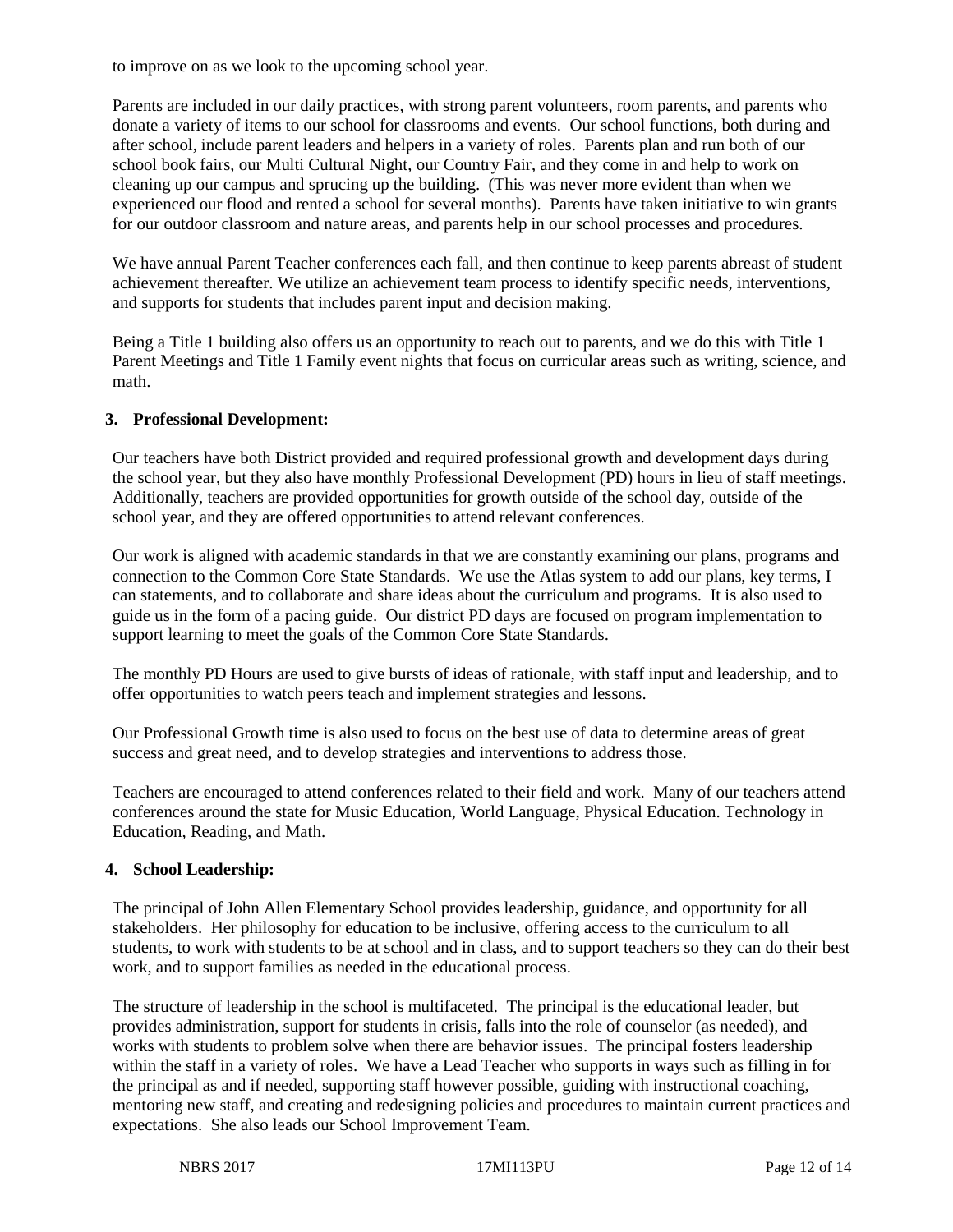We have teachers who serve in roles such as Bus Liaison, supporting the bus drivers and students as needed, and a Teacher Webmaster who updates our school website and school kiosk. We have teachers who serve as Curriculum Leaders and who lead sessions for professional growth and practice. Teachers lead student groups within the school, and teachers lead amongst our grade level teams and school committees. Teachers push each other to be their best and work strong in using data to design instruction, to monitor student learning, and to analyze their instructional practices.

Parents sit on our School Improvement Team, and our Parent Council is active and strong component of our foundation within our school community. Parents give input and share ideas, as well as asking questions and supporting each other through the educational process. We have a parent representative who helps and supports parents with children identified with special needs, and parents who organize and plan some of our major school events.

The principal has implemented a mentoring program in the school where teachers take some time each week to check in with a student they are mentoring who is identified as being at-risk. This program builds relationships and offers students an adult who can provide attention and support. The principal and teachers have used the Positive Behavior Interventions and Supports system to implement classroom celebrations and school wide celebrations as rewards for our students' hard work, and to build community and relationships.